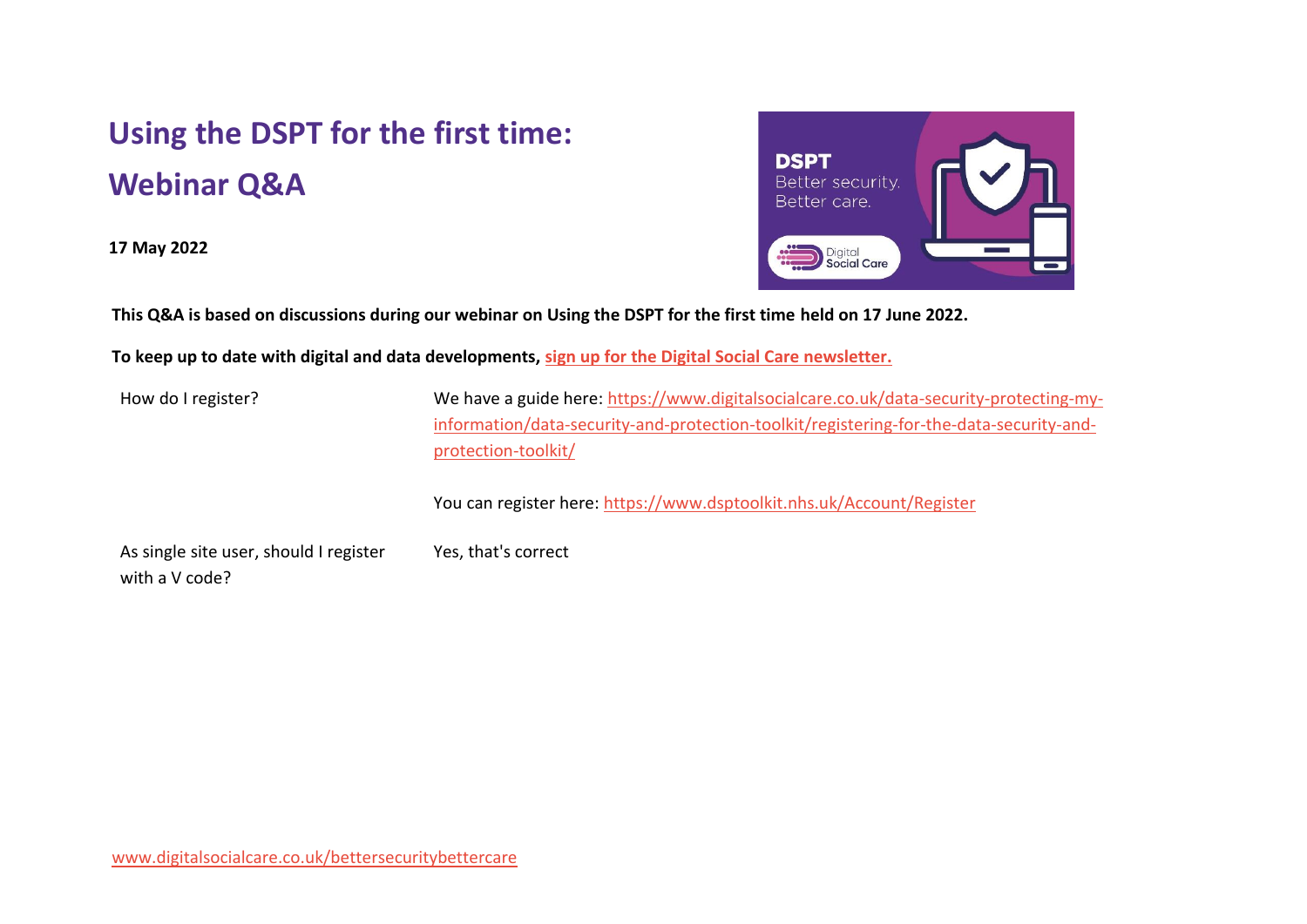I registered prior to the webinar and used the C code for our organisation rather than the V code. Would I need to re-register?

No, you have 2 choices:

1. Complete on your C code and when you publish make sure that your V code (site) is selected as being covered by the publication. There is a picture of how to do this here: [https://www.digitalsocialcare.co.uk/data-security-protecting-my-information/data-security](https://www.digitalsocialcare.co.uk/data-security-protecting-my-information/data-security-and-protection-toolkit/published-before-review-and-republish-your-dspt/review-and-republish-at-standards-met/publishing-for-the-second-or-more-time/)[and-protection-toolkit/published-before-review-and-republish-your-dspt/review-and](https://www.digitalsocialcare.co.uk/data-security-protecting-my-information/data-security-and-protection-toolkit/published-before-review-and-republish-your-dspt/review-and-republish-at-standards-met/publishing-for-the-second-or-more-time/)[republish-at-standards-met/publishing-for-the-second-or-more-time/](https://www.digitalsocialcare.co.uk/data-security-protecting-my-information/data-security-and-protection-toolkit/published-before-review-and-republish-your-dspt/review-and-republish-at-standards-met/publishing-for-the-second-or-more-time/)

2. Ask the DSPT team to change your code from your C code to V code

I am a single site but the owners have more than one business. Do we complete a head office or a site toolkit? It depends, if you have the same policies and procedures across all sites then they can complete a head office submission. If each location is run differently, we would recommend doing separate toolkits. You should speak to the owners about what would be best to do. Is the Toolkit mandatory to complete for community-based homecare? It is mandatory to complete the DSPT if you operate under NHS standard contracts. Some local authorities also make this a contractual requirement so it's important to check your contract with the LA (if you have one). The DSPT is also a mandatory prerequisite for using NHS systems for example NHSmail, Proxy Access to Ordering Medication, or shared care records.

Our strong advice is, of course, that all care providers should complete the DSPT as a way of checking your data and cyber security policies, procedures and practices.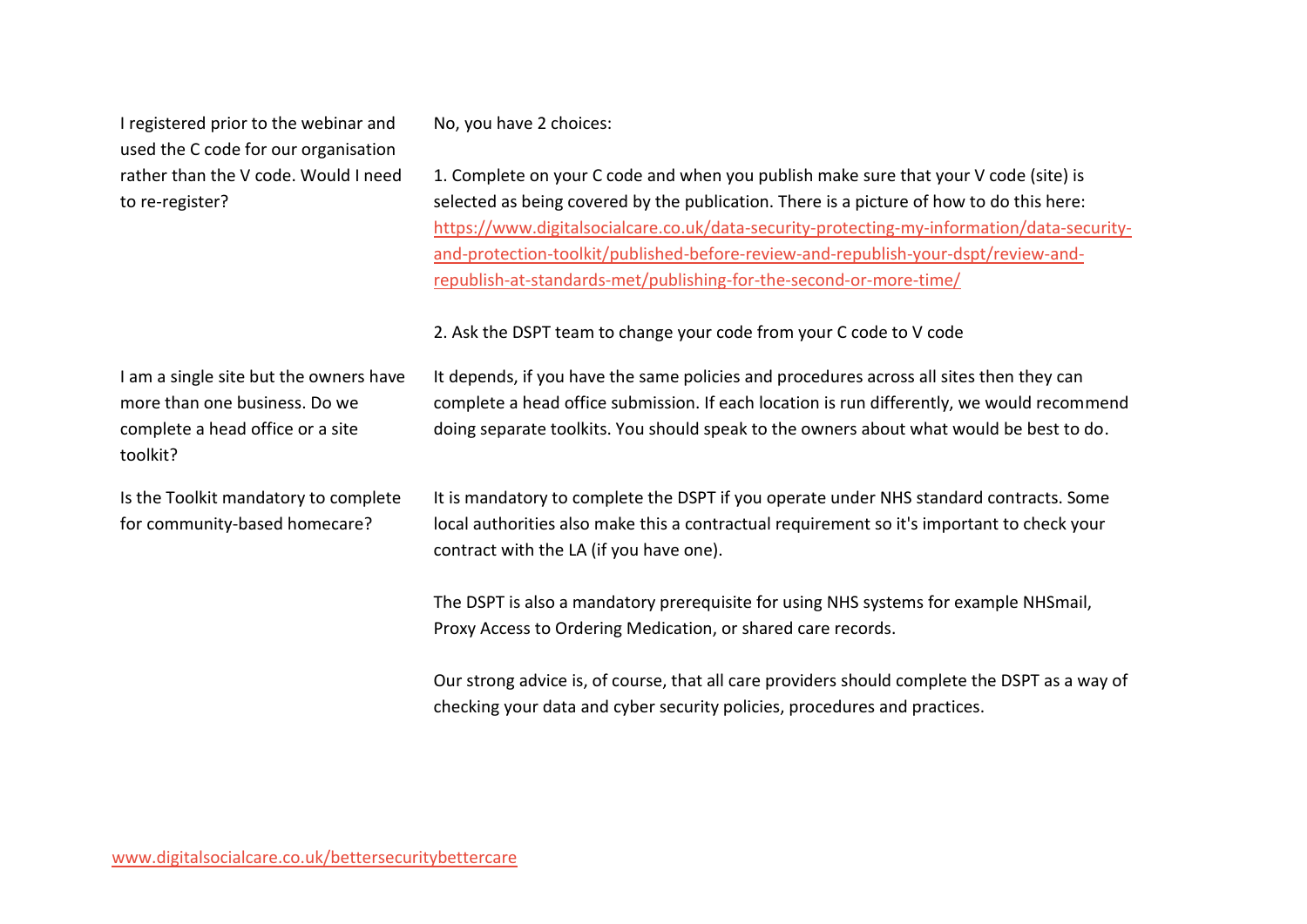Can you be more specific on using external confidential waste removers: it states having to have a contract what does that relate to? Is it a case of having the terms and conditions and how they will remove the information?

We have guidance on this here: [https://www.digitalsocialcare.co.uk/resource/advice-on](https://www.digitalsocialcare.co.uk/resource/advice-on-contracts-for-secure-disposal-of-personal-data/)[contracts-for-secure-disposal-of-personal-data/](https://www.digitalsocialcare.co.uk/resource/advice-on-contracts-for-secure-disposal-of-personal-data/)

In short, yes, there are specific standards which dictate how confidential information should be destroyed and your contract should state that in the T&Cs

Can you exit and re-enter once you have started answering a question?

When you update the toolkit are your previous answers and comments still visible?

What happens if we haven't completed this by 30th June? Yes - the toolkit autosaves and you can go in and out as many times as you like.

They will be visible when you log into the Toolkit again. These will then change as you update them. You can see previous publications which detail your previous answers

We are recommending that all providers complete by 30th June but understand that this is a short deadline. We would recommend doing the best you can to complete and focussing on getting to Approaching Standards rather than Standards Met.

Unless you have a specific contract requirement (e.g. NHS or LA contracts) to complete, there are not any financial or audit implications on organisations who don't complete. The DSPT is also a prerequisite for accessing NHS systems e.g. NHSmail, proxy medication ordering or local shared care records so there may be impacts if you are taking part in these sorts of projects.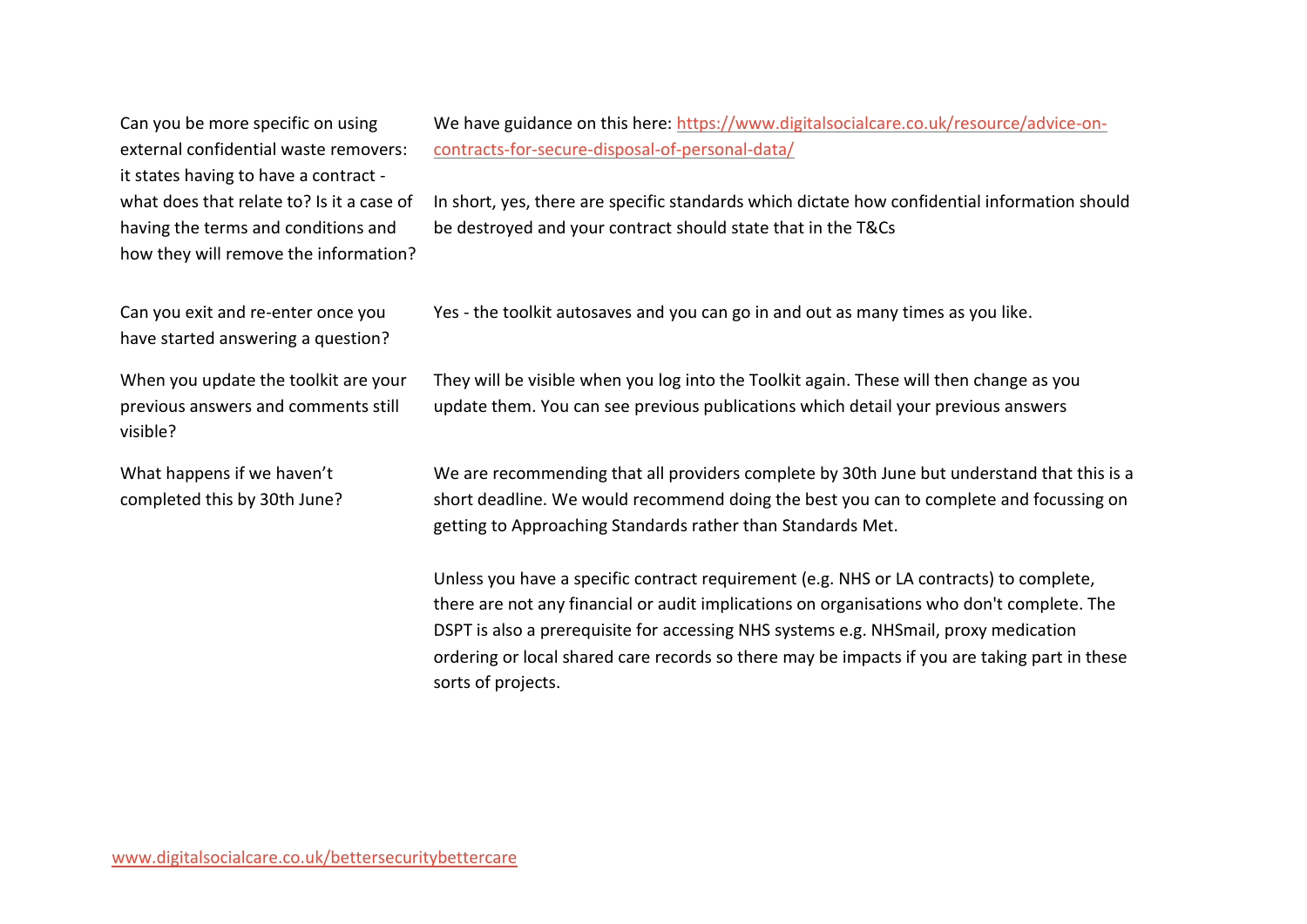| Is there any info on data cleansing as I | We recommend that organisations follow the Record Management Code of Practice                |
|------------------------------------------|----------------------------------------------------------------------------------------------|
| have been told by HR we need to          | guidance as this is what the CQC signpost to: https://www.nhsx.nhs.uk/information-           |
| periodically do this?                    | governance/guidance/records-management-code/records-management-code-of-practice-             |
|                                          | 2021/                                                                                        |
| Where is my status published?            | It is published on the DSPT website. This is publicly searchable here:                       |
|                                          | https://www.dsptoolkit.nhs.uk/OrganisationSearch And we also recommend that you              |
|                                          | publish the status you have reached on your own website.                                     |
| What happens to the documents that       | These are saved in the Toolkit and remain there until you review and republish the following |
| are uploaded?                            | year. No one can access these except users on your submission. When you publish these are    |
|                                          | not made public. They are just for your own records as evidence.                             |

| Are there any free online cyber        |
|----------------------------------------|
| security training courses that are     |
| mandatory to the care staff and are    |
| recognised? If there are, could please |
| share the link.                        |

The slides indicate it wouldn't necessarily be the manager's job but we don't have any IT staff.

There aren't mandatory ones but there are lots of free options. Our recommendations are here[: https://www.digitalsocialcare.co.uk/data-security-protecting-my-information/cyber](https://www.digitalsocialcare.co.uk/data-security-protecting-my-information/cyber-security/train-staff-to-be-cyber-aware/)[security/train-staff-to-be-cyber-aware/](https://www.digitalsocialcare.co.uk/data-security-protecting-my-information/cyber-security/train-staff-to-be-cyber-aware/)

A lot of small organisations don't have an IT lead. Complete the DSPT questions yourself – and get support from your [Local Support Organisation.](https://www.digitalsocialcare.co.uk/data-security-protecting-my-information/better-security-better-care/local-support-partners/?utm_source=DSPTTeamJuneDeadline3&utm_medium=email&utm_campaign=deadline_June22_DSPT3) The questions are about your organisation – you don't have to be IT savvy. It is about helping you to think about the things you need to have in place in order to be a more effective organisation in relation to data and cyber security.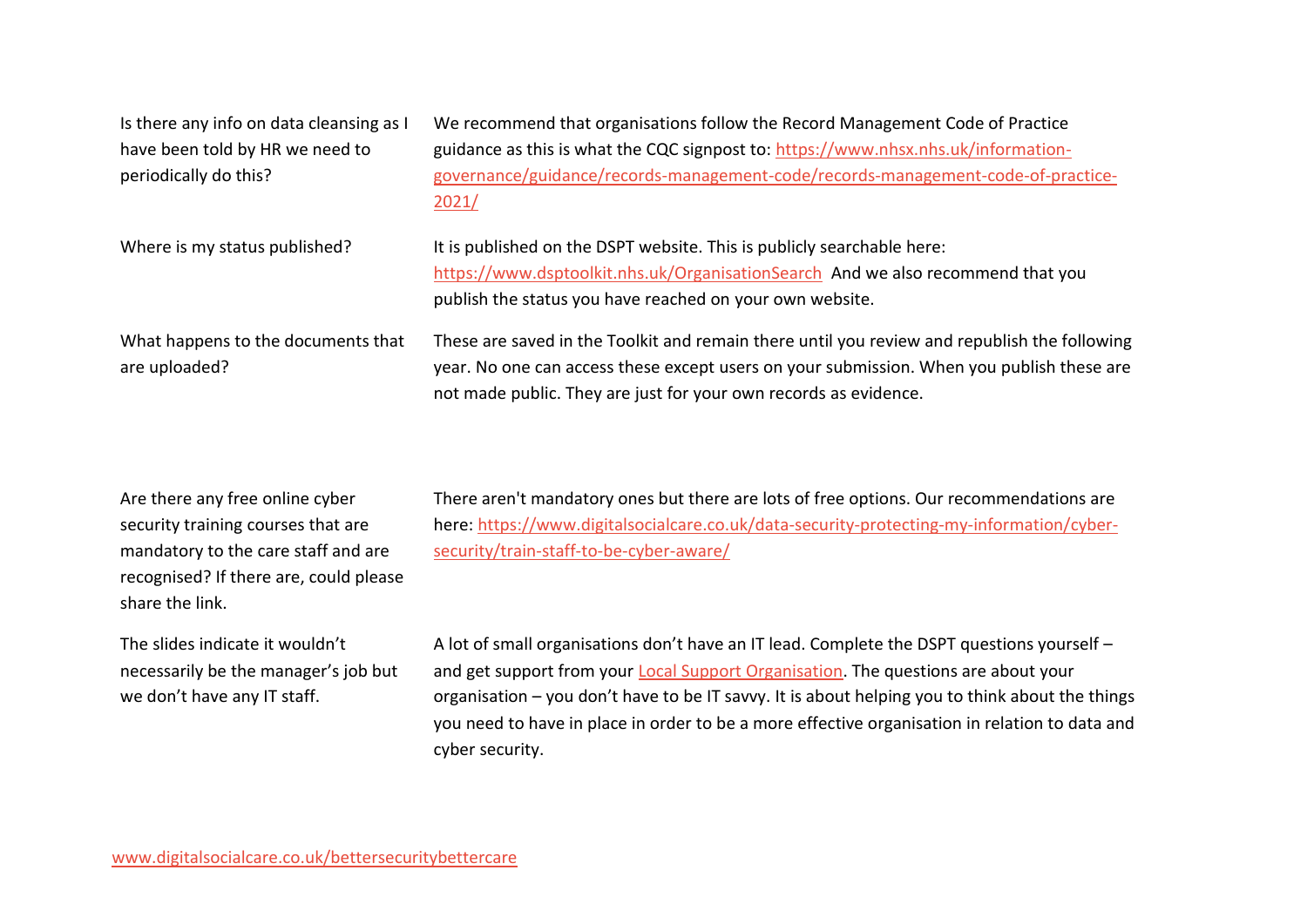| Does this help with NHSmail to be set<br>up?                | Yes. You must have published your DSPT in order to access NHSmail for the first time. This<br>also gives you access to MS Teams and 365.                                                                                                                                     |
|-------------------------------------------------------------|------------------------------------------------------------------------------------------------------------------------------------------------------------------------------------------------------------------------------------------------------------------------------|
| Will we receive reminders annually to<br>update the portal? | Yes you will receive reminders from the DSPT Team about three months from the deadline.<br>It will be sent to the email that you have used to register on the DSPT. If you have changed<br>staff, you should update details of who has registered as the DSPT administrator. |
| Is Cyber Essentials mandatory for DSPT                      | No, Cyber Essentials is not mandatory for the DSPT. But if you have it, it can help. Have a<br>look and see if would be valuable to you as an organisation.<br>https://www.ncsc.gov.uk/cyberessentials/overview                                                              |
|                                                             | If you have Cyber Essentials Plus you can indicate this on your DSPT entry and it will enable<br>you to skip some questions.                                                                                                                                                 |
| How can we get additional support?                          | Local Support Partners provide detailed, tailored support. Find your Local Support Partner on<br>the Digital Social Care website https://www.digitalsocialcare.co.uk/data-security-protecting-<br>my-information/better-security-better-care/local-support-partners/         |

## **Who to contact?**

| Direct support with completing your DSPT                                                  | Your Local Support Partner. Find them here<br>https://www.digitalsocialcare.co.uk/data-security-protecting-my-<br>information/better-security-better-care/local-support-partners/ |
|-------------------------------------------------------------------------------------------|-----------------------------------------------------------------------------------------------------------------------------------------------------------------------------------|
| Technical issues with finding your ODS code or technical<br>problems with the DSPT itself | <b>DSPT Exeter Helpdesk</b><br>0300-303-4034                                                                                                                                      |
| Large, multi-site providers: help with registering and                                    | Digital Social Care Helpline                                                                                                                                                      |
| publishing for multiple services                                                          | help@digitalsocialcare.co.uk<br>0808 196 4848 (Mon-Fri 9-5)                                                                                                                       |